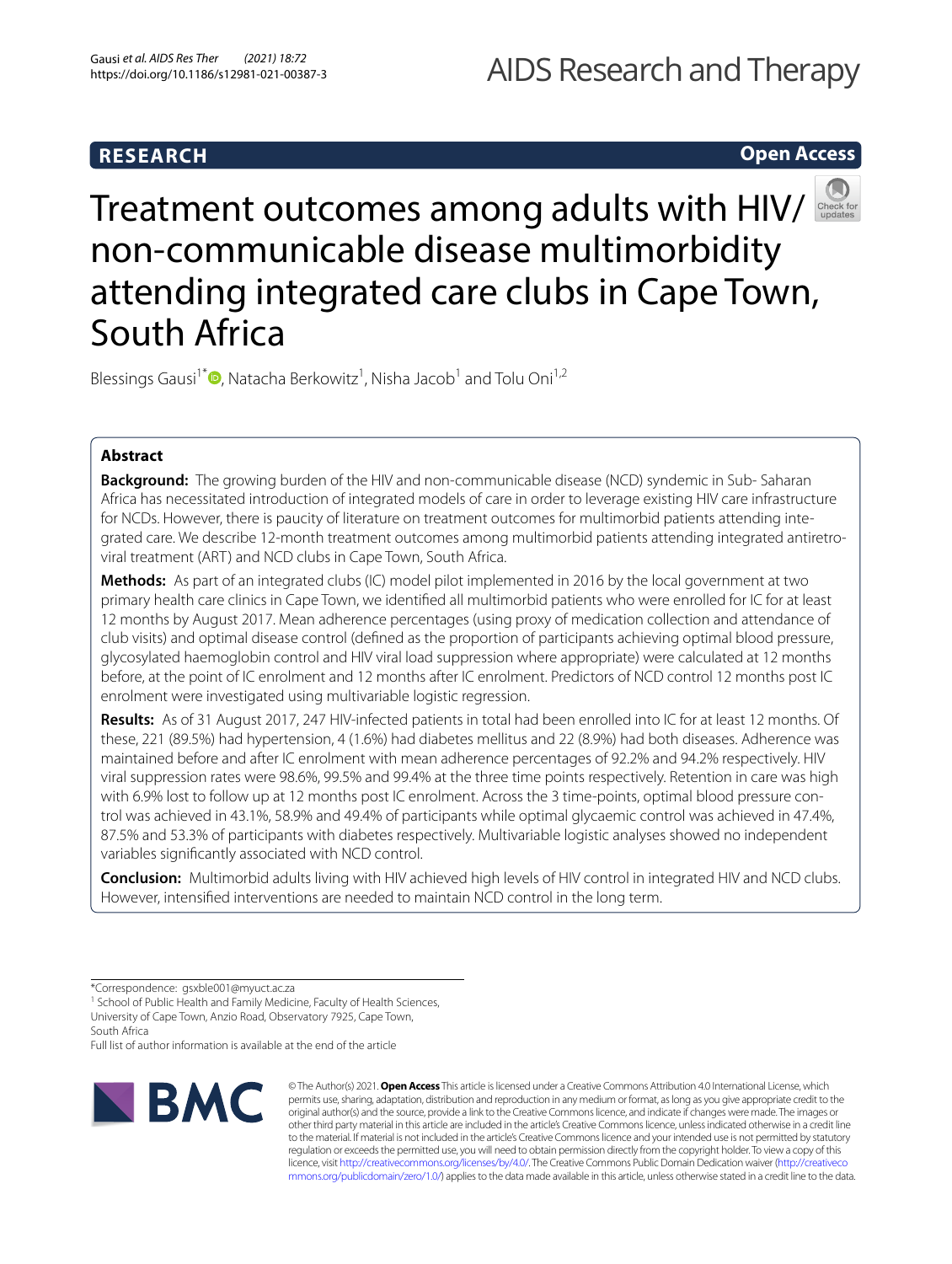**Keywords:** HIV/AIDS, Hypertension, Diabetes mellitus, Non-communicable diseases, Multimorbidity, Integrated care, Adherence clubs, South Africa

# **Background**

South Africa has the world's largest burden of HIV, with an HIV prevalence of 12% [\[1\]](#page-11-0). Consequently, it has the largest antiretroviral treatment (ART) program in the world [[2](#page-11-1)], with 3.4 million patients receiving ART care at no cost to the individual [\[3](#page-11-2)]. Since the advent of efective ART, HIV has become a chronic, manageable illness, with lifespan approaching that of HIVnegative persons  $[4]$  $[4]$ . This increased lifespan, along with the aging effect of HIV and drug interactions [\[5](#page-11-4), [6\]](#page-11-5), has resulted in an increased risk of developing noncommunicable diseases (NCDs) and consequentially an increased burden of multimorbidity (MM) among people living with HIV (PLHIV). Multimorbidity is defned as the co-existence of more than one chronic condition in one person [[7](#page-11-6)].

Previous research has shown that there is a signifcant burden of MM in South Africa with prevalence estimates ranging from 22.6 to 48.4% [\[8,](#page-11-7) [9](#page-11-8)]. A study investigating MM in Khayelitsha, Western Cape (the setting of this study), found high prevalence of comorbid hypertension and diabetes (19.7% and 12.3% respectively) amongst PLHIV on ART aged between 18–35  $[9]$  $[9]$  $[9]$ . This dual epidemic of communicable and NCDs has knock-on efects on the current health system which is ill-equipped to cope with the inherent complexity of MM  $[10]$  $[10]$ . The high comorbidity among PLHIV highlights the need to integrate care of these conditions into routine ART management. In the Western Cape, South Africa, PLHIV without NCD diagnoses attend regular ART medical adherence clubs (MACs) which comprise 25–30 PLHIV who have been on ART for at least 6 months with suppressed viral loads (VL). MACs involve both task-shifting and decentralization of care at the primary health care level and have been shown to decongest healthcare facilities [\[11](#page-11-10)], improve retention in care  $[12]$  $[12]$  $[12]$ , maintain virologic suppression  $[13]$  $[13]$  $[13]$ , be cost efective [\[14](#page-11-13)] and acceptable to both patients and health care workers [[15](#page-11-14)].

In response to the rising burden of MM, some clinics in the city of Cape Town have sought to achieve integration; piloting a novel model of care that adapts the MAC model to integrate HIV and NCD care. The structure and eligibility for HIV/NCD integrated care (IC) is similar to the MAC model with the eligibility criteria of a diagnosis of NCD such as Diabetes Mellitus (DM) or hypertension (HTN) or both (DMHTN) in patients with HIV Prior to this pilot, the standard of care for a MAC attendee with comorbid NCD comprised attending a MAC club for ART care and a diferent outpatient appointment for NCD care often on a diferent day and sometimes, at a diferent health facility. In order to minimize logistical barriers to accessing NCD care for multimorbid patients and improve efficiency of health care delivery, PLHIV and clinically controlled NCD were enrolled in new IC clubs that provide HIV and NCD care concurrently. Initially, in the piloting phase, IC club participants were recruited from ART only adherence clubs. Upon successful implementation of the IC club pilots, eligibility was expanding to include any patient with clinically controlled HIV and NCD diagnoses, irrespective of whether they were part of ART only adherence clubs. Majority (80.2%) were initially attending ART only adherence clubs whereas 19.8% were enrolled from standard of care.

We have comprehensively described various models of integrated HIV/NCD care that exist to date in our scoping review [Duration with NCD  $[44]$  $[44]$  $[44]$ ]. The models of care for HIV/NCD integration can be summarized into four as: (i) integration of NCD screening and treatment services into established HIV centres [[16–](#page-11-15)[18](#page-12-1)]; (ii) integration of HIV screening and treatment services into established NCD centres; (iii) simultaneous integration of HIV and NCD services at health facilities [[19](#page-12-2)[–21](#page-12-3)] and (iv) integrated HIV and NCD care specifcally for multi-morbid patients [\[22](#page-12-4), [23](#page-12-5)]. Noteworthy is the fact that only two studies worldwide have reported treatment outcomes among PLHIV with comorbid DM or HTN (model iv) [\[22](#page-12-4), [23\]](#page-12-5), and no study has evaluated treatment outcomes among PLHIV with comorbid NCDs attending IC in particular.

It is against this background that we sought to investigate the long term patient outcomes, among PLHIV with MM attending IC model of care since implementation in Cape Town. These long-term outcomes include, but are not limited to, medication adherence, retention in care, loss to follow up, HIV viral suppression and NCD control. Thus, it is not known if IC improves or at least maintains the desired clinical HIV and NCD outcomes compared to standard of care (MAC plus separate NCD care) in multimorbid PLHIV. Such evidence is needed to inform action by health program managers and policy makers in order to adopt, implement and scale up IC for PLHIV with NCD multimorbidity, particularly in high HIV-burden settings undergoing rapid epidemiological transition. In this study,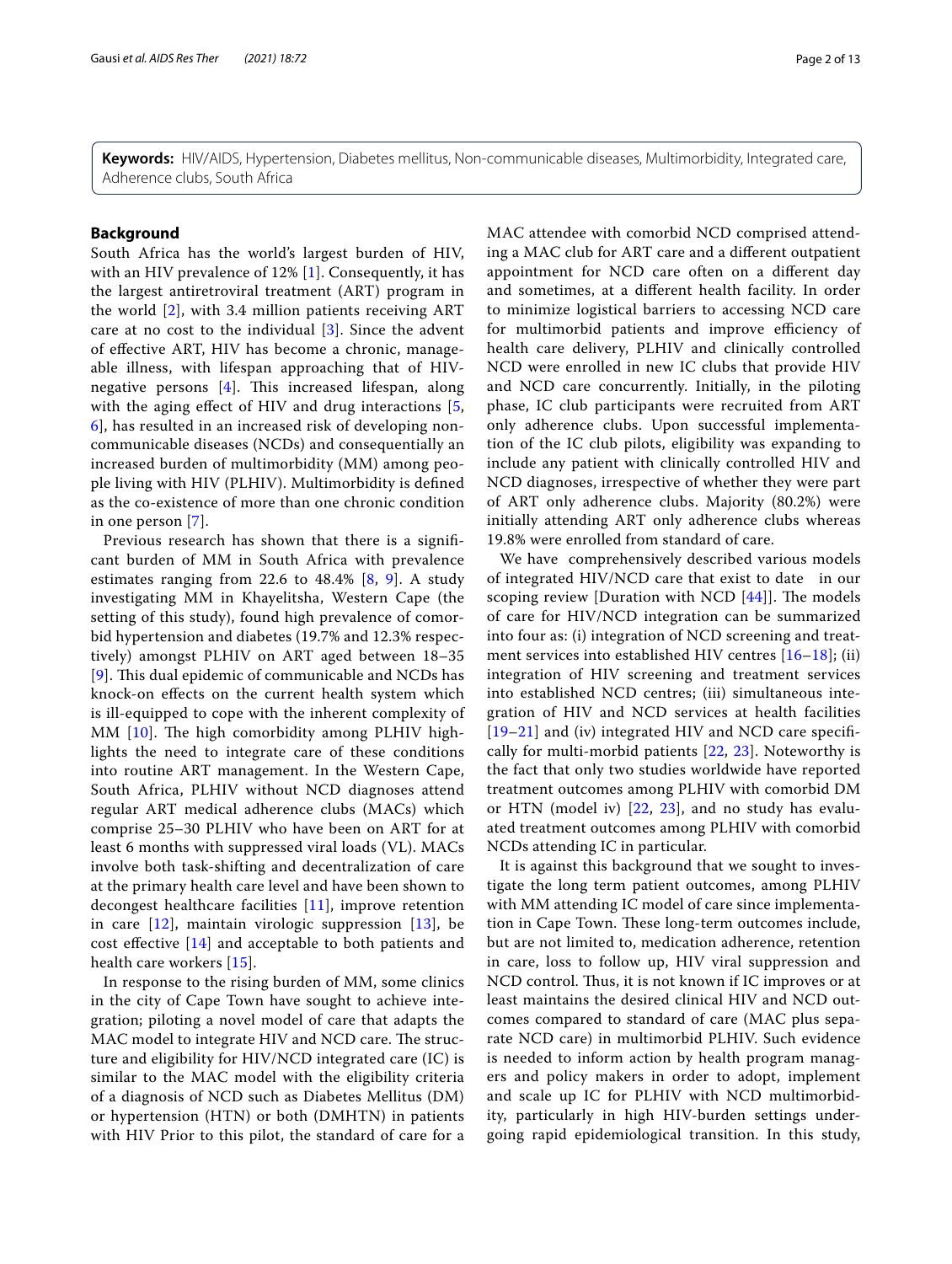we addressed this knowledge gap by assessing clinical outcomes in patients with HIV and comorbid DM and/ or HTN before and after 12 months of receiving the IC model of care in Cape Town, South Africa.

# **Methods**

# **Study setting and design**

We conducted an observational retrospective cohort study that followed up patients living with HIV and comorbid NCD before and upon enrolment into integrated clubs(IC). Routine clinic data were collected from patient medical records and club registers in order to assess clinical outcomes for PLHIV 12 months before, at the point of IC entry, and 12 months after attending IC at two City of Cape Town primary care clinics(clinic A and B, names withheld to maintain participant confdentiality) in Cape Town, South Africa. The two public health facilities are under the governance of the City of Cape Town Health Department and both ART and NCD treatment are provided for free. They are based in the periurban township of Khayelitsha which has a population of approximately 500,000 [\[24](#page-12-6)] and an estimated antenatal HIV prevalence of  $34.3\%$  [ $25$ ]. The study was approved by the University of Cape Town, Faculty of Health Sciences Human Research Ethics committee (HREC Ref no: 497/2019).

## **Sampling and statistical power**

Study participants were all adults over 18 years old, who had documented HIV-infection and a diagnosis of either DM or HTN or both, had attended MACs for HIV care or had been on ART for at least 6 months before they were enrolled into IC and had been enrolled in ICs for at least 12 months as of August 2017. All adult patients who attended IC at the two pilot sites and met these inclusion criteria were included in the study. As there were a limited number of patients with multimorbidity attending the study clinics and no published studies that have investigated patient outcomes among comorbid PLHIV attending IC, we approached the entire population of adult patients who attended IC at the two pilot sites for consent and recruitment into the study.

# **Data collection**

Patients with comorbid diagnosis of HTN, DM or both (DMHTN) were identifed from the IC club registers and clinic folders. Diagnosis of HTN or DM was made by facility clinicians based on the South African Primary Care (PACK) guidelines [\[27\]](#page-12-8). Outcome measures (blood pressure (BP), VL, and glycosylated heamoglobin (HbA1c)) were extracted from electronic and paper clinic records from September 2016 to August 2017. Participant data were collected retrospectively from participants clinical records and club registers. Clinical procedures routinely undertaken in MAC and IC clubs are illustrated in Table [1.](#page-3-0) Anonymized data were captured by a trained study team onto a Redcap electronic database hosted at the University of Cape Town [[28\]](#page-12-9).

Patient demographic (age, sex), anthropometric (weight, height), disease-related (NCD diagnoses, time since NCD diagnosis, World Health Organization (WHO) stage at HIV diagnosis, CD4 count at HIV diagnosis, time since HIV diagnosis, duration on ART), and IC club-related (IC club registration date, IC clinic) variables were extracted. Adherence was assessed 12 months before and 12 months after IC enrolment. Prior to IC enrolment, we used medication collection as a proxy for adherence. After IC enrolment, adherence to club visits (club attendance), extracted from club registers was used as a proxy for adherence. Good adherence was defned as proportion of attended visits of>80%, according to WHO classifcation of adherence to long term therapy [[29](#page-12-10)].

Variables related to disease control were measured at 12 months before IC enrolment, at IC enrolment and at 12 months after IC enrolment. HIV control was defned as having a viral load of < 1000 copies/ml  $[26]$  whereas NCD control was defned by the Society of Endocrinology, Metabolism and Diabetes of South Africa (SEMSA) targets for BP (BP<140/90 mmHg) and HbA1c (HbA1c<7.5%) among persons with hypertension and diabetes respectively [[30](#page-12-12)].

## **Statistical analysis**

Given small numbers, participant data from both clinics were pooled for analysis. Categorical variables were described using frequencies and proportions, normally distributed continuous variables using means and 95 percent confdence intervals (95% CI), and non-parametric continuous variables using medians and interquartile ranges (IQR). Adherence to scheduled appointments was calculated as the proportion of appointments attended by each participant from 12 months prior to IC enrolment up to the point of IC enrolment, and from IC enrolment to 12 months later. Mean adherence percentages were calculated for the 12 months prior to IC enrolment and 12 months post IC enrolment and compared using a paired student t-test. The proportion of participants with optimally controlled NCDs according to SEMSA targets was calculated cross-sectionally for the three time points: (i) at 12 months before IC enrolment, (ii) at IC enrolment and (iii) at 12 months post IC enrolment.

The proportions of participants with optimally controlled NCD at IC enrolment and at 12 months post IC enrolment were compared using the Chi-squared test under the null hypothesis that IC enrolment maintains clinical control of multimorbidity. Chi-square or Fisher's exact tests were used where appropriate to explore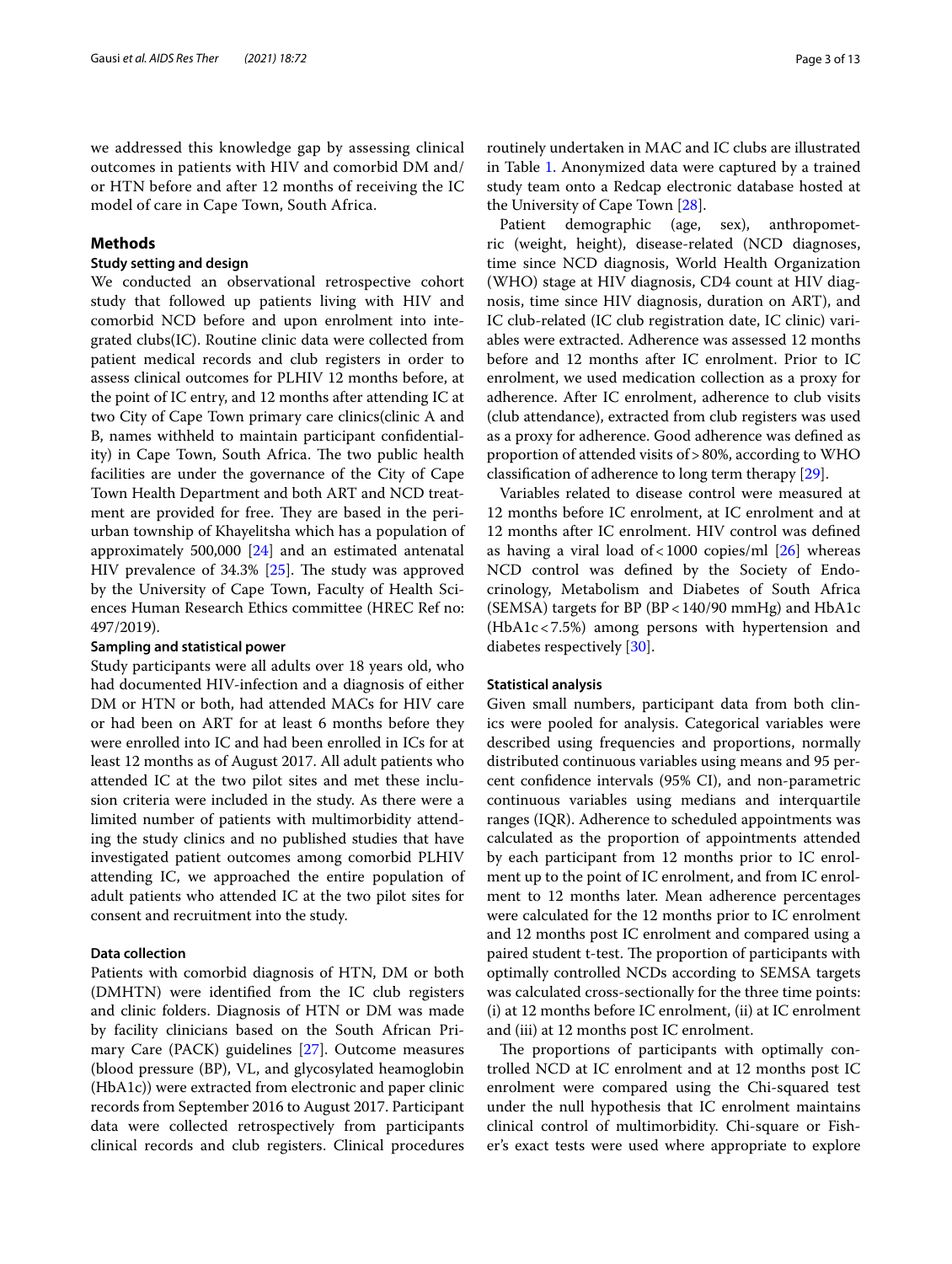<span id="page-3-0"></span>

| Table 1 Adherence club procedures                                                                                                                                                          |                                                                                                                                                                                          |                                                                                                                                                        |
|--------------------------------------------------------------------------------------------------------------------------------------------------------------------------------------------|------------------------------------------------------------------------------------------------------------------------------------------------------------------------------------------|--------------------------------------------------------------------------------------------------------------------------------------------------------|
|                                                                                                                                                                                            | ART medical adherence club (MAC)                                                                                                                                                         | Integrated HIV/NCD Club (IC)                                                                                                                           |
| Club admission criteria<br>Club formation                                                                                                                                                  | Approximately 25 patients are recruited into a club simultaneously and initiated into the club process together<br>HIV-positive at least 6 months on ART with suppressed viral load (VL) | 6 months on ART with suppressed VL. Blood pres-<br>sure (BP) < 140/90 mmHg and HbA1 c $\lt$ 9%<br>HIV-positive with DM and/or HTN, at least            |
| Number of Club visits per year                                                                                                                                                             | medication collection and clinical examination<br>medication collection and phlebotomy<br>3 medication collections<br>$Total = 5$                                                        |                                                                                                                                                        |
| Bloods tests conducted at phlebotomy visit                                                                                                                                                 | (Liver function, renal function and full blood count depending on ART regimen) <sup>a</sup><br>Viral Load and safety bloods                                                              | (Liver function, renal function and full blood<br>count depending on ART regimen)<br>HbA1c <sup>b</sup><br>Viral Load and safety bloods<br>Creatinineb |
| Procedures at each clinical visit                                                                                                                                                          | Weight, BP, screening for tuberculosis symptoms and ART side effects, HIV health education and adherence counselling at each visit by lay-counsel-<br>lor <sup>c</sup>                   |                                                                                                                                                        |
| Staff providing care                                                                                                                                                                       | Professional Nurse practitioner for clinical examination and phlebotomy<br>Medical officer to review complicated patients<br>Lay-counsellor for medication collections                   |                                                                                                                                                        |
| Mo specific NCD counselling for multimorbid patients provided<br>Based on Primary Care "PACK" guidelines [27]<br>Based on provincial ART guidelines [26]<br>HbA1c glycosylated heamoglobin |                                                                                                                                                                                          |                                                                                                                                                        |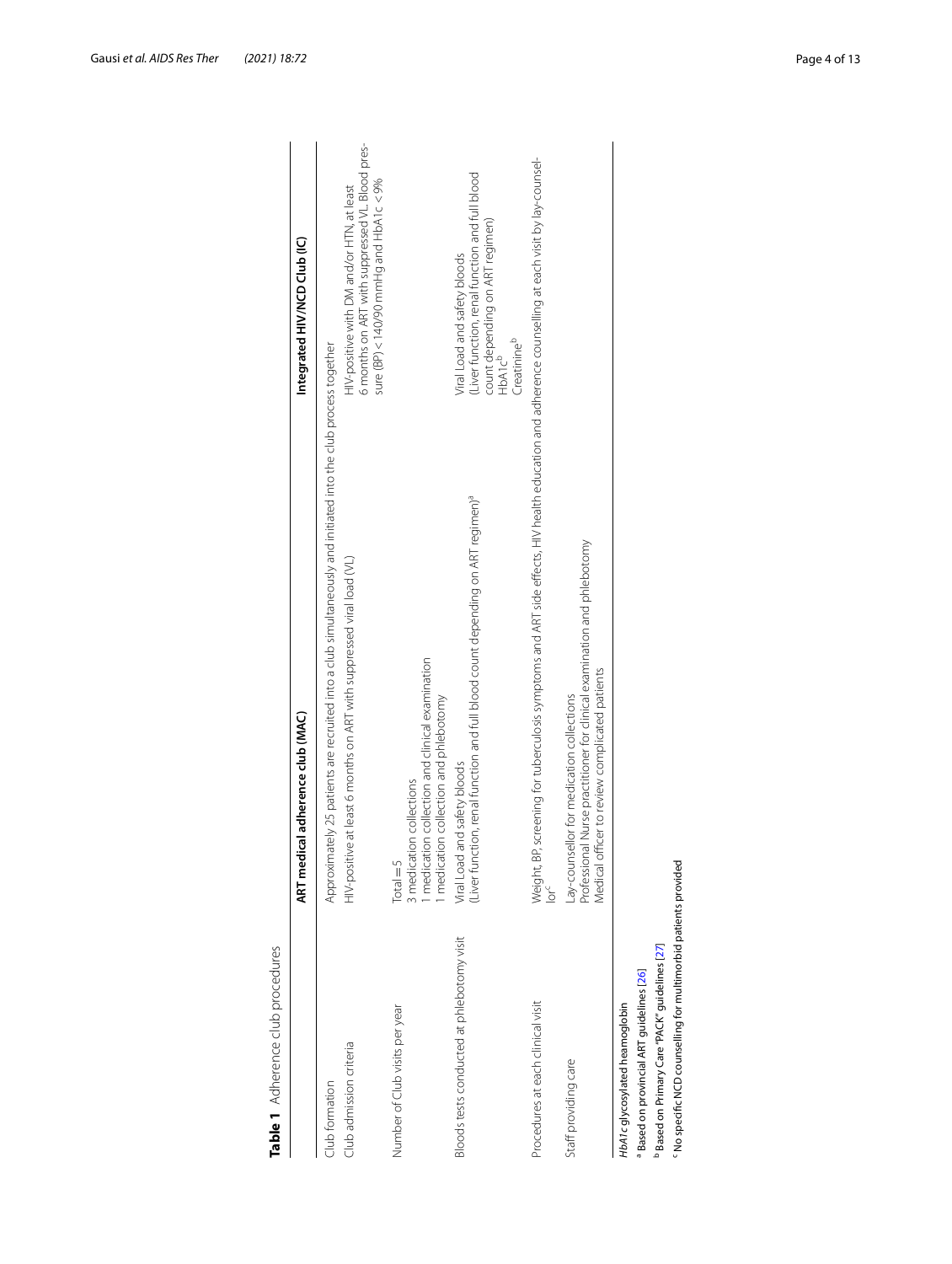baseline variables associated with control of NCD at 12 months post IC. Univariate logistic regression was used to explore factors associated with comorbidity control and crude odds ratios calculated to identify independent variables that yielded a p-value of  $\leq$  0.2. These variables were used to build a multivariate logistic model to estimate adjusted odds ratios and 95% CI for predictors of clinical control of NCD, with the outcome variable (NCD control) categorised as 1 if HTN or DM or both, were optimally controlled at 12 months post IC enrolment and as 0 if otherwise. Signifcance testing was performed using 2-sided p-values at  $\alpha$  of 0.05. All statistical analyses were conducted in STATA 15.0 (Stata Corp LP, College Station, TX).

# **Results**

As of 31 August 2017, a total of 247 patients had been enrolled into IC clubs for at least 12 months at the two primary health care facilities (Table [2](#page-4-0)). There were no signifcant diferences in demographic and clinical

<span id="page-4-0"></span>**Table 2** Demographic and clinical characteristics of study participants at baseline

| Variable <sup>a</sup>                          | Clinic A $(n=71)$ | Clinic B ( $n = 176$ ) | Total ( $N = 247$ ) | p-value |
|------------------------------------------------|-------------------|------------------------|---------------------|---------|
| Age (years), mean $\pm$ SD                     | $48.4 \pm 8.4$    | $45.9 \pm 8.7$         | $46.7 \pm 8.6$      | 0.051   |
| Sex, male                                      | 18 (25.4)         | 41 (23.3)              | 59 (23.9)           | 0.865   |
| Comorbidity                                    |                   |                        |                     |         |
| DM only                                        | 0(0)              | 4(2.3)                 | 4(1.6)              |         |
| HTN only                                       | 63 (88.7)         | 158 (89.8)             | 221 (89.5)          |         |
| DM and HTN                                     | 8(11.3)           | 14(7.9)                | 22(8.9)             | 0.326   |
| Time with NCD (years)                          |                   |                        |                     |         |
| $0 - 5$                                        | 43 (60.6)         | 124 (70.5)             | 167 (67.6)          |         |
| $6 - 10$                                       | 20 (28.2)         | 4(2.3)                 | 24(9.7)             |         |
| >10                                            | 3(4.2)            | 3(1.7)                 | 6(2.4)              | < 0.001 |
| Missing                                        | 5(7.0)            | 45 (25.6)              | 50(20.2)            |         |
| Time with HIV (years)                          |                   |                        |                     |         |
| $0 - 5$                                        | 31 (43.7)         | 91 (51.7)              | 122 (49.4)          |         |
| $6 - 10$                                       | 28 (39.4)         | 49 (27.8)              | 77 (31.7)           |         |
| >10                                            | 11(15.5)          | 15(8.5)                | 26 (10.5)           |         |
| Missing                                        | 1(1.4)            | 21 (11.9)              | 22 (8.9)            | 0.113   |
| Time on ART (years)                            |                   |                        |                     |         |
| $0 - 5$                                        | 48 (67.6)         | 139 (78.9)             | 187 (75.7)          |         |
| $6 - 10$                                       | 22 (30.9)         | 36 (20.5)              | 58 (23.5)           |         |
| >10                                            | 1(1.1)            | 1(0.6)                 | 2(0.8)              | 0.155   |
| WHO stage at HIV diagnosis                     |                   |                        |                     |         |
| $\mathbf 0$                                    | 14 (19.7)         | 60(34.1)               | 74 (29.9)           |         |
| $\overline{1}$                                 | 21 (29.6)         | 53 (30.1)              | 74 (29.9)           |         |
| $\overline{2}$                                 | 28 (39.5)         | 43 (24.4)              | 71 (28.7)           |         |
| $\mathbf{3}$                                   | 6(8.5)            | 15(8.5)                | 21(8.5)             |         |
| $\overline{4}$                                 | 2(2.8)            | 5(2.8)                 | 7(2.8)              | 0.103   |
| CD4 count at HIV diagnosisb                    |                   |                        |                     |         |
| < 350                                          | 40 (56.3)         | 89 (50.6)              | 129 (52.2)          |         |
| $\geq$ 350                                     | 25(35.2)          | 42 (23.9)              | 67(27.1)            |         |
| Missing                                        | 6(8.5)            | 45 (25.6)              | 51 (20.7)           | 0.374   |
| Median CD4 count at HIV diagnosis<br>$(IQR)^b$ | 294 (121-419)     | 249 (150-393)          | 261.5 (146-403.5)   |         |
| HIV suppression rates                          | 64 (90.1)         | 147 (83.5)             | 211 (85.4)          |         |
| Missing                                        | 7(9.9)            | 28 (15.9)              | 35 (14.2)           | 0.627   |

*HTN* Hypertension, *DM* Diabetes mellitus type 2, *DMHTN* dual diagnosis of HTN and Diabetes Mellitus type 2, *NCD* non-communicable disease which implies either DM or HTN or both in this case, *SD* standard deviation of the mean

<sup>a</sup> Characteristics are described as n (%) where n is number of participants with the characteristic and % is percentage of the study population with the given characteristic

<sup>b</sup> Cells/µL

Bold p values indicated statitistical signifcance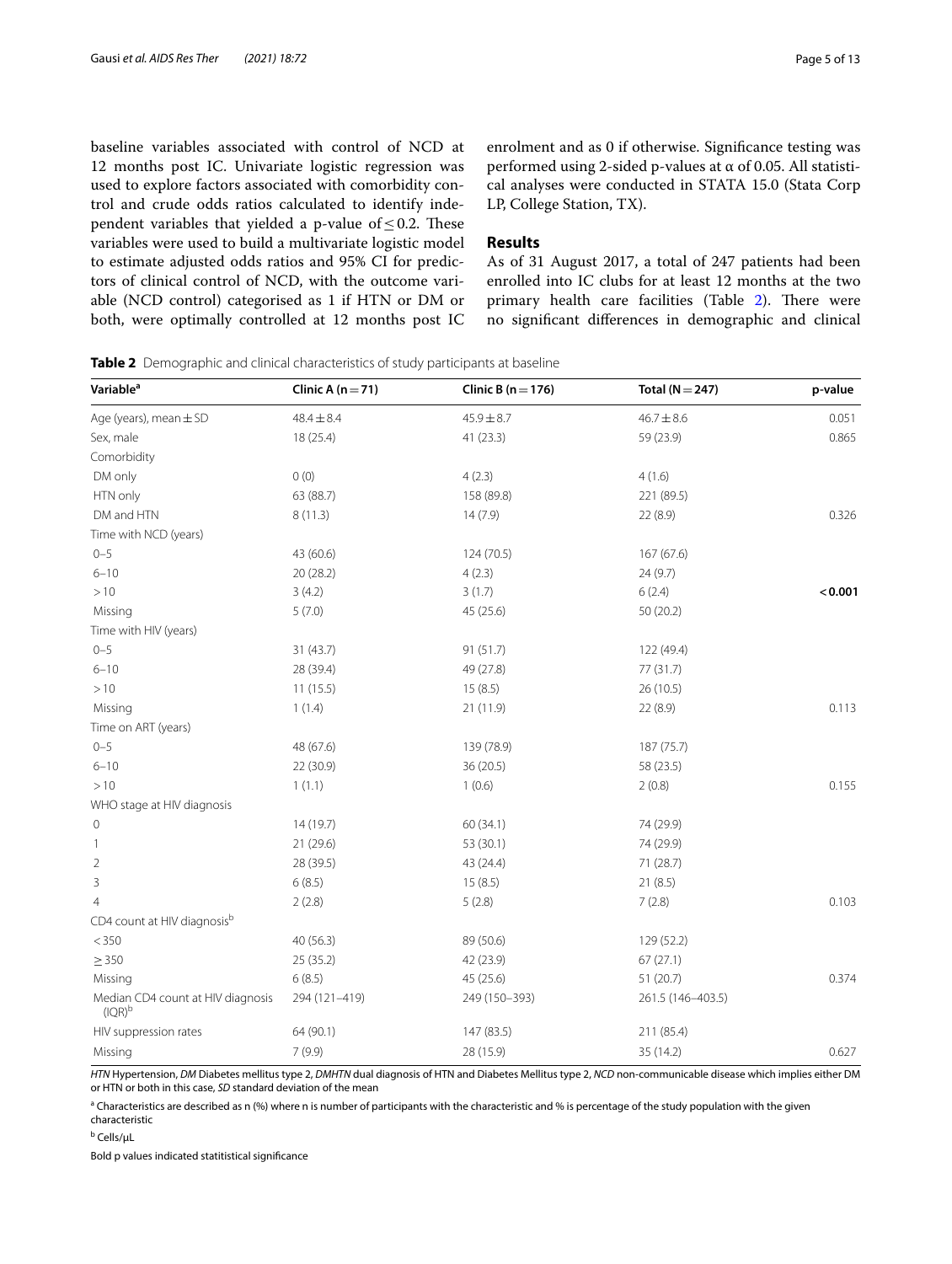characteristics between patients at the two facilities at baseline, with the exception of duration with NCD (patients receiving care at Clinic B had relatively more recent NCD diagnoses compared to patients at Clinic A) (Table [2](#page-4-0)).

# **Patterns of multi-morbidity and treatment**

Of the 247 patients, 221 (89.5%) had comorbid HTN, and 22 (8.9%) had a triple burden of HIV, DM and HTN. Four  $(1.6%)$  patients had DM only. The median time with multimorbidity regardless of type of NCD, was 3 (IQR (2–4) years among patients with available data on duration since NCD diagnosis ( $n=197$ ) (Table [2](#page-4-0)).

Among those with HTN, 95.5% received pharmacological therapy. The majority of patients were being treated with Hydrochlorothiazide alone (82.9%), Hydrochlorothiazide and Enalapril (9.9%) whereas (6.6%) were treated with a combination of Hydrochlorothiazide, Enalapril and Amlodipine. All patients with comorbid DM were treated with oral anti-glycaemic agents. Pharmacological therapy for HTN among patients with HTN and DM was similar to that among patients with HTN only (Additional fle [1](#page-11-16): Table S1).

<span id="page-5-0"></span>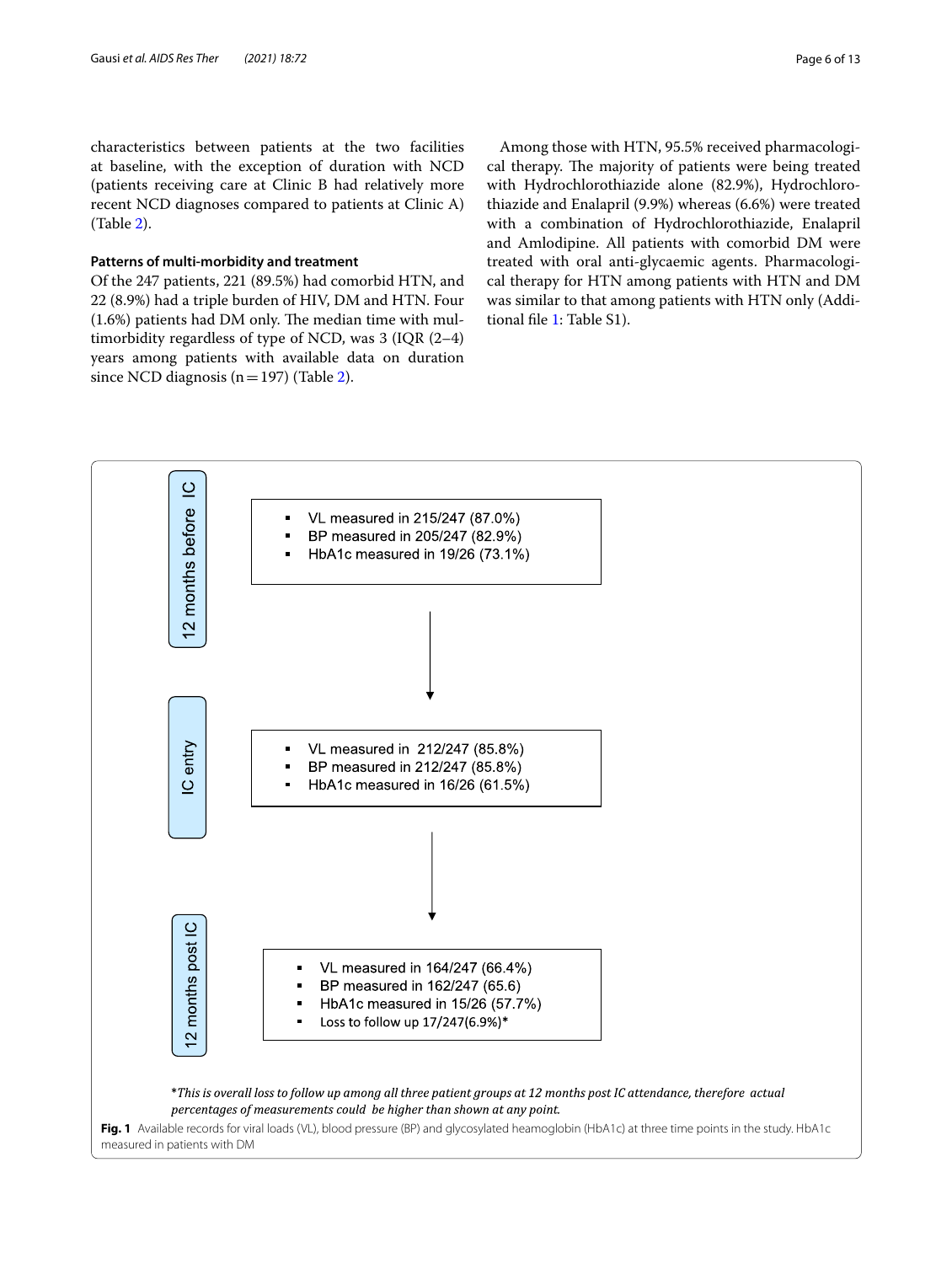# **Outcome variable measurements**

Documented measurements for our outcome variables (viral load, blood pressure and HbA1c) varied at 12 months prior to IC, IC entry and 12 months post IC. Figure [1](#page-5-0) shows number and percentage of participants with documented outcome variable measurements at the three end points. At the end of 12 months post IC, 17 (6.9%) participants overall, were lost to follow up.

# **Adherence to medication**

As adherence proportions before and after IC were normally distributed, a paired t-test was used to assess diferences in mean adherence. Mean adherence proportions before and after IC enrolment were 92.2% and 94.2% respectively. There was no significant difference in mean adherence proportions before and after attending IC  $(p=0.223)$  either overall or by patterns of MM.

We compared the proportion of patients with good adherence (adherence>80%) before and after attending IC and found no diference in the percentage of patients with good adherence (91.9% and 90.3% respectively,  $p=0.693$ ). This observation did also not change when categorised by patterns of MM.

## **HIV control**

In our study population, 215/247 (87.0%) had documented viral load testing at 12 months prior to IC enrolment. Of these, 212 (98.6%) were virally suppressed. Similarly, 212 (85.8%) patients had documented viral load testing at IC enrolment and 211 (99.5%) were virally suppressed. Twelve months after IC, 164 (66.4) had documented viral load testing of which 163 (99.4%) were virally suppressed. Of the participants enrolled in IC, 93.1% were retained in care at 1-year post IC enrolment

<span id="page-6-0"></span>

with 6.9% lost to follow up (Fig. [1](#page-5-0)). HIV control did not difer by patterns of MM.

### **Blood pressure control**

Blood pressure control was assessed among all participants including those with only DM as this is part of routine clinical evaluation for comprehensive diabetes care. Of the 247 participants, 205 (82.9%), 212 (85.8%) and 162 (65.6%) had blood pressure measurements at 1-year before IC, at IC enrolment and 1-year post IC enrolment respectively (Fig. [1](#page-5-0)). Among those with blood pressure measurement, 43.4%, had controlled BP at 1 year before IC, 58.9% had controlled BP at IC entry while 49.4% had controlled their BP at 1 year post IC enrolment. Mean systolic blood pressure (SBP) was 139.9 mmHg [95% CI (136.9–142.9 mmHg)], 132.1 mmHg (95% CI (129.7–134.6 mmHg)) and 136.7 mmHg [95% CI



<span id="page-6-1"></span>

<span id="page-6-2"></span>club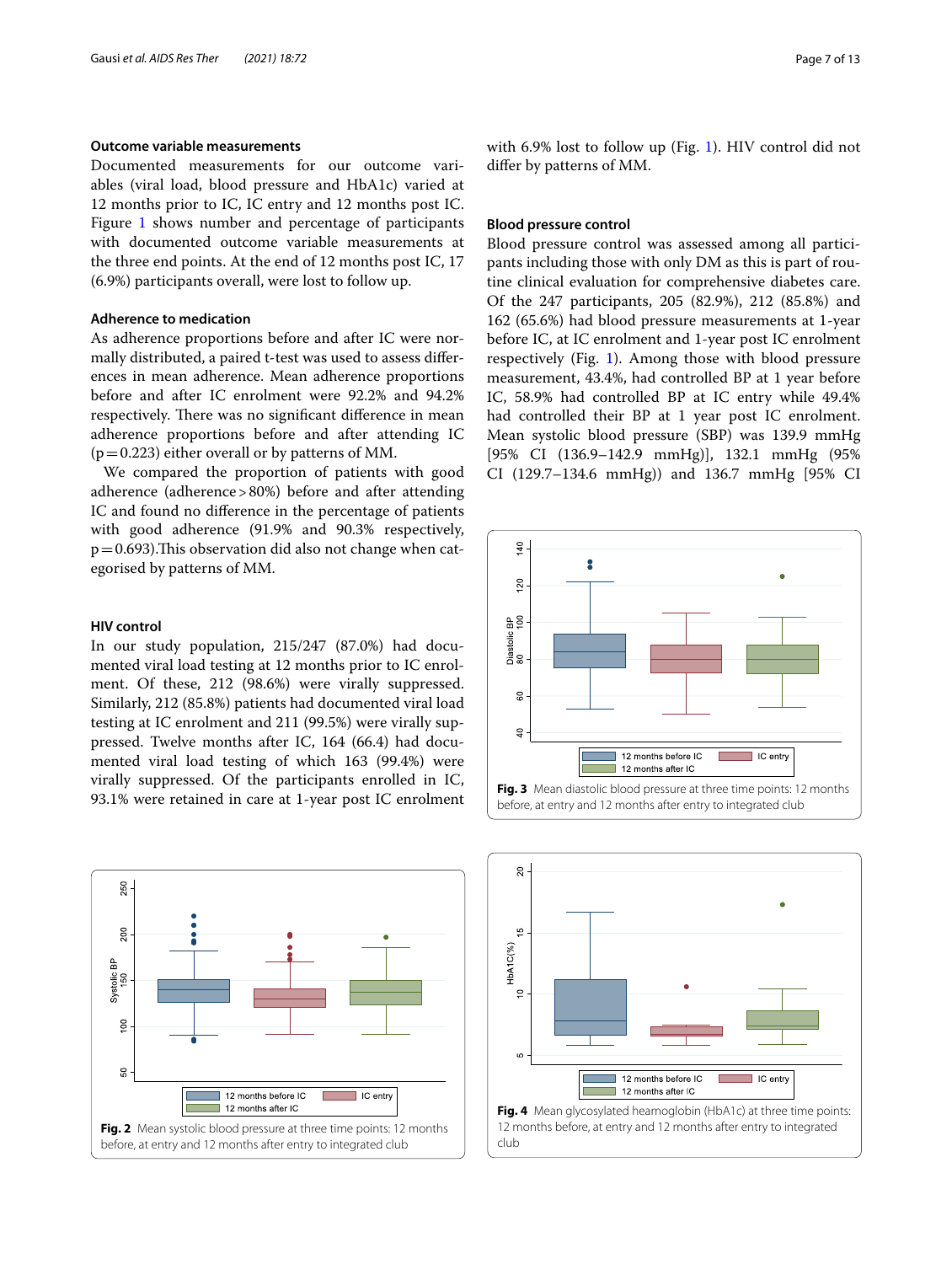(133.7–139.6 mmHg)] at these time points respectively; demonstrating a pattern of decrease up to the point of enrolment and increasing 1 year later. This pattern was also observed for diastolic blood pressure (DBP) with the mean DBP of 84.7 mmHg [95% CI (82.7–86.6 mmHg)], 79.7 mmHg [95% CI (78.2–81.2 mmHg)] and 80.1 mmHg [95% CI (78.4–81.9 mmHg)] at 1-year before IC, at IC enrolment and 1-year post IC enrolment respectively (Figs. [2](#page-6-0) and [3\)](#page-6-1).

The pattern of increasing SBP at 1-year post-IC enrolment compared to IC entry was statistically signifcant  $(p=0.009)$  whereas the pattern of increasing DBP 1-year post-IC enrolment compared to IC entry was not statistically significant ( $p=0.370$ ).

BP control declined by 9.5% at 1-year post IC (p=0.033) with 43.4% [95% CI (34.6–50.5%)], 58.9% [95% CI (52.0–65.7%)] and 49.4% [95% CI (41.5–57.3%)] of participants with optimally controlled BP at 1-year before IC enrolment, at IC enrolment and at 1-year post IC enrolment respectively (Fig. [4\)](#page-6-2).

Comparing optimal BP control at 1-year post IC enrolment in participants with HTN only with those with DM and HTN, there was no signifcant diference in BP control among the two patient groups (64.3% vs 47.6% respectively,  $p=0.117$ ).

## **Diabetes control**

Of 26 patients with DM (either DM alone or DMHTN), 19 (73.1%), 16 (61.5%) and 15 (57.7%) had recorded HbA1c measurement 12 months prior to IC enrolment, at IC enrolment and at 1-year post IC enrolment respectively. Mean HbA1c among all patients with DM (either DM or DMHTN) was 8.9% [95% CI (7.3–10.5%)], 7.0% [95% CI (6.4–7.6%)], and 8.3% [95% CI (6.8–9.9%)] at these time points (Fig.  $5$ ). The proportion of patients with

<span id="page-7-0"></span>

optimally controlled DM at 1-year post IC enrolment was signifcantly lower compared to the same proportion at IC enrolment ( $p=0.018$ ) with more than 30% of participants who had initially achieved optimal glycaemic control at IC enrolment having sub-optimal glycaemic control 1-year following IC enrolment [47.4% (95% CI (24.5–71.1%)], 87.5% [95% CI (61.7–98.5)] and 53.3% (95% CI (26.6–78.7) at 1-year pre IC enrolment, at IC enrolment and at 1-year post IC enrolment respectively).

### **Factors associated with optimal NCD control**

Three variables at baseline were significantly associated with control of NCD after 12 months of attending IC. These are WHO stage at baseline, time with NCD and facility (Table [3](#page-8-0)). Clinic A was associated with better NCD control compared to clinic B. This could be due to presence of enabling health system factors at clinic A not available at clinic B such as well-trained club facilitators. Unexpectedly, patients who had a more recent diagnosis of NCD had better controlled disease compared to patients with an earlier diagnosis. On the same note, women were observed to be more likely to control their NCD compared to men even though this association was not statistically significant ( $p=0.072$ ). On multivariate analysis of factors associated with NCD control at 12 months post IC, the association between these variables and NCD control was not statistically signifcantly at  $\alpha$  = 0.05 (Table [4](#page-9-0)).

In univariate logistic regression models, time with NCD, adherence status and IC clinic site at baseline were associated with control of NCD at  $\alpha = 0.2$  level (Table [4\)](#page-9-0). However, on multivariate analysis, the association between these variables and NCD control 12 months post-IC enrolment was not statistically signifcantly at  $\alpha$  = 0.05 (Table [4](#page-9-0)).

# **Discussion**

This is the first study to report treatment outcomes among PLHIV diagnosed with NCDs attending integrated NCD/ ART clubs piloted in Cape Town, South Africa. Several studies have reported treatment outcomes in various models of integrated HIV and NCD care. The models of care for HIV/NCD integration have been summarized before into four as: (i) integration of NCD screening and treatment services into established HIV centres [[16–](#page-11-15)[18](#page-12-1)]; (ii) integration of HIV screening and treatment services into established NCD centres; (iii) simultaneous integration of HIV and NCD services at health facilities  $[19-21]$  $[19-21]$  $[19-21]$  and (iv) integrated HIV and NCD care specifcally for multi-morbid patients [\[22](#page-12-4), [23](#page-12-5)]. However, none of studies has evaluated treatment outcomes among PLHIV with comorbid NCDs attending IC in form of adherence clubs in particular.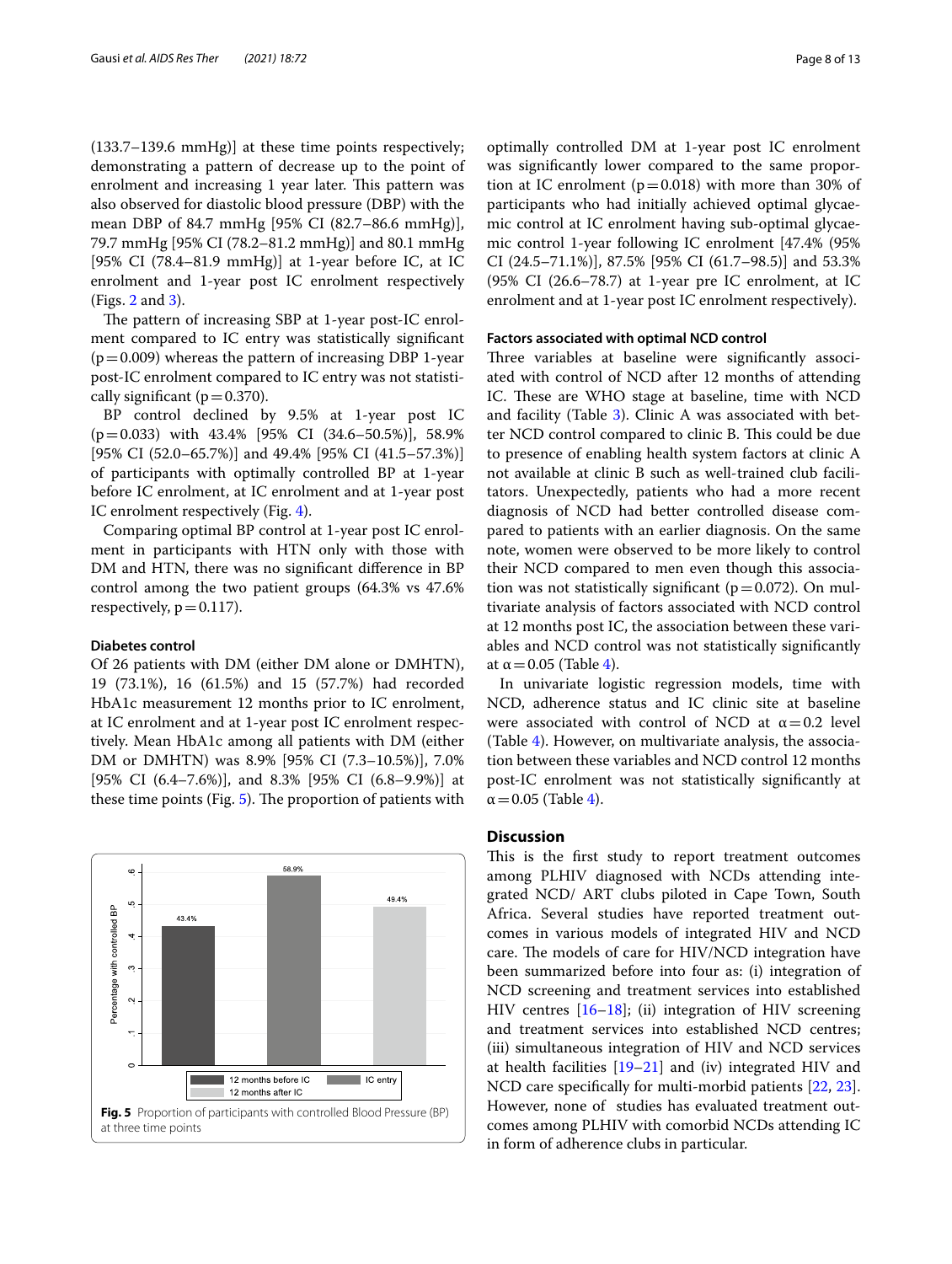| Age category       |           |       |
|--------------------|-----------|-------|
| < 40               | 16 (19.8) |       |
| $40 - 50$          | 38 (46.9) |       |
| > 50               | 27(33.3)  | 0.974 |
| Sex                |           |       |
| Male               | 25 (30.9) |       |
| Female             | 56 (69.1) | 0.072 |
| <b>NCD</b>         |           |       |
| DM only            | 2(2.5)    |       |
| HTN only           | 74 (91.4) |       |
| HTN and DM         | 5(6.2)    | 0.430 |
| BMI                |           |       |
| < 18.5             | 0(0)      |       |
| $18.5 - < 25$      | 9(20.9)   |       |
| $25 - 30$          | 9 (20.9   | 0.654 |
| >30                | 25 (58.1) |       |
| WHO stage          |           |       |
| 0                  | 25 (30.9) |       |
| 1                  | 21 (25.9) |       |
| $\overline{2}$     | 26 (32.1) |       |
|                    |           |       |
| 3                  | 3(3.7)    |       |
| $\overline{4}$     | 6(7.4)    | 0.012 |
| CD4 count category |           |       |
| < 350              | 35 (61.4) |       |
| >350               | 22 (38.6) | 0.404 |
| Duration on ART    |           |       |
| $0 - 5$            | 59 (72.8) |       |
| $6 - 10$           | 22(27.2)  |       |
| >10                | 0(0)      | 0.486 |
| Duration with HIV  |           |       |
| $0 - 5$            | 37 (58.7) |       |
| $6 - 10$           | 18 (28.6) |       |
| >10                | 8 (12.7)  | 0.537 |
| Duration with NCD  |           |       |
| $0 - 5$            | 36(72)    |       |
| $6 - 10$           | 13(26.0)  |       |
| >10                | 1(2.0)    | 0.004 |
| Good adherence     |           |       |

This study had several notable findings. Firstly, adherence to group visits (club attendance) was high and sustained at 1-year of attending IC. At 1-year post IC registration, 93.1% of our population was retained in care.

Bold p values indicated statitistical signifcance

A 33 (40.7)

**Facility** 

Yes 77 (95.1) 0.204

B 48 (59.6) **0.004**

<span id="page-8-0"></span>**Table 3** Baseline characteristics associated with control of NCD **Base line characteristic Controlled NCD N(%) p value**

While 6.9% of PLHIV were lost to follow up in our study, they may have continued to receive care at an alternative clinic, as is common in this setting.

Secondly, HIV control was sustained at 1-year post IC enrolment with optimal viral suppression near 100%. This finding is reassuring as observed viral suppression, adherence and retention rates are similar to those reported in ordinary MACs in this setting [\[14](#page-11-13), [31](#page-12-13), [32](#page-12-14)]. This demonstrates good progress towards the UNAIDS 90:90:90 targets for HIV epidemic control (at least 90% of PLHIV receiving ART should have suppressed viral loads) [[33\]](#page-12-15). In addition, this finding demonstrates that NCD care can be safely incorporated into HIV care programs without compromising HIV care, thus supporting the notion of leveraging HIV infrastructure for NCD care in the context of the rising NCD epidemic among PLHIV. In addition to increased efficiency in terms of optimizing utilization of resources, the integration of HIV and NCD care has also been reported to be convenient and acceptable to patients [\[34](#page-12-16)].

Thirdly, low NCD control rates were found before IC enrolment with an increase in proportion of participants with optimal control at IC enrolment (most likely due to the fact that control of comorbidities was a requirement for eligibility for IC enrolment) but a decline in optimal control at 1-year post IC enrolment was observed. The reason for this decline post IC enrolment is unclear. One possible reason is insufficient exposure to regular NCDspecifc health promotion counselling after IC enrolment and thus a lack of support for behaviour modifcation post IC enrolment. Patients may also have been motivated to adhere to NCD counselling advice prior to IC in order to become eligible for IC enrolment and beneft from the additional conveniences of IC one of which is reduced waiting time at the facility. The absence of sustained NCD health promotion in IC clinics to support maintenance of positive behaviour changes, may have removed the necessary reinforcement required to maintain disease control after enrolment into IC. As NCD control is not simply a product of medication adherence but also requires modifcation of behavioural factors such as diet, smoking and physical exercise, insufficient support (for example for healthy food security) for modifcation of such behaviours may have contributed to the lapse in NCD control post IC enrolment [\[35–](#page-12-17)[37\]](#page-12-18). Similarly, unmeasured health system factors such as changes to health personnel or other aspects of service delivery in the period post IC enrolment could also have potentially negatively afected NCD control.

Three variables at baseline were associated with control of NCD after 12 months of attending IC. These are: WHO stage at base line, time with NCD and facility. Clinic A was associated with better NCD control compared to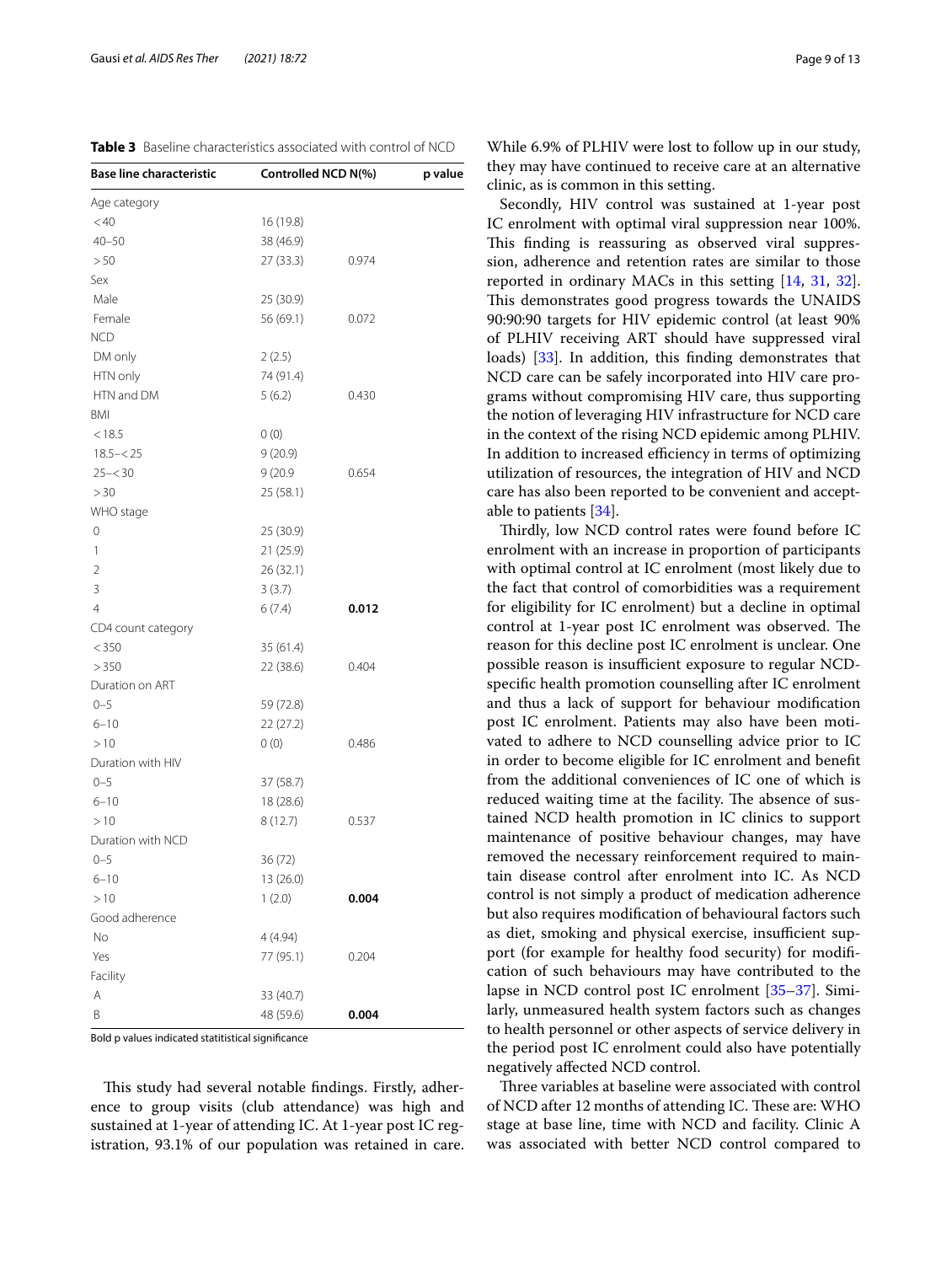| Characteristic                        | Univariate analyses |               |              | <b>Multivariate analyses</b> |              |         |  |
|---------------------------------------|---------------------|---------------|--------------|------------------------------|--------------|---------|--|
|                                       | OR <sup>a</sup>     | 95% CI        | p-value      | aOR <sup>b</sup>             | 95% CI       | p-value |  |
| CD4 count at HIV diagnosis (cells/µL) |                     |               |              |                              |              |         |  |
| < 350                                 | 1.00                |               |              | 1.00                         |              |         |  |
| $\geq$ 350                            | 0.67                | (0.35, 1.27)  | 0.217        | 0.59                         | (0.29, 1.18) | 0.138   |  |
| Time since NCD diagnosis (years)      |                     |               |              |                              |              |         |  |
| $0 - 5$                               | 1.00                |               |              | 1.00                         |              |         |  |
| $6 - 10$                              | 0.27                | (0.09, 0.83)  | 0.022        | 0.35                         | (0.10, 1.16) | 0.087   |  |
| >10                                   | 0.68                | (0.12, 3.79)  | 0.656        | 1.42                         | (0.22, 9.25) | 0.716   |  |
| Good adherence (>80%)                 |                     |               |              |                              |              |         |  |
| No                                    | 1.00                |               |              | 1.00                         |              |         |  |
| Yes                                   | 0.47                | (0.19, 1.19)  | 0.112        | 0.47                         | (0.16, 1.38) | 0.17    |  |
| Clinic site                           |                     |               |              |                              |              |         |  |
| Clinic A                              | 1.00                |               |              |                              |              |         |  |
| Clinic B                              | 1.56                | (0.85, 2.87)  | 0.150        | 1.50                         | (0.71, 3.16) | 0.284   |  |
| Age group (years)                     |                     |               |              |                              |              |         |  |
| < 40                                  | 1.00                |               |              |                              |              |         |  |
| $40 - 50$                             | 1.14                | (0.55, 2.34)  | 0.729        |                              |              |         |  |
| $>50$                                 |                     |               |              |                              |              |         |  |
| Sex                                   |                     |               |              |                              |              |         |  |
| Male                                  | 1.00                |               |              |                              |              |         |  |
| Female                                | 1.09                | (0.58, 2.03)  | 0.794        |                              |              |         |  |
| Comorbidity                           |                     |               |              |                              |              |         |  |
| DM                                    | 1.00                |               |              |                              |              |         |  |
| <b>DMHTN</b>                          | 0.46                | (0.06, 3.36)  | 0.447        |                              |              |         |  |
| <b>HTN</b>                            | 1.00                | (0.12, 8.42)  | $\mathbf{1}$ |                              |              |         |  |
| <b>BMI</b> category                   |                     |               |              |                              |              |         |  |
| < 18.5                                | 1.00                |               |              |                              |              |         |  |
| 18.5-24.9                             | 0.47                | (0.026, 8.52) | 0.610        |                              |              |         |  |
| $25.0 - 29.9$                         | 0.89                | (0.05, 15.44) | 0.939        |                              |              |         |  |
| $\geq$ 30                             | 0.54                | (0.032, 8.90) | 0.666        |                              |              |         |  |
| WHO stage at HIV diagnosis            |                     |               |              |                              |              |         |  |
| $\,0\,$                               | 1.00                |               |              |                              |              |         |  |
| 1                                     | 0.78                | (0.39, 1.56)  | 0.483        |                              |              |         |  |
| $\overline{2}$                        | 0.94                | (0.48, 1.87)  | 0.866        |                              |              |         |  |
| 3                                     | 2.03                | (0.76, 5.41)  | 0.157        |                              |              |         |  |
| $\overline{4}$                        |                     |               |              |                              |              |         |  |
| Time on ART (years)                   |                     |               |              |                              |              |         |  |
| $0 - 5$                               | 1.00                |               |              |                              |              |         |  |
| $6 - 10$                              | 0.96                | (0.51, 1.79)  | 0.896        |                              |              |         |  |
| $>10$                                 | 1.97                | (0.12, 31.99) | 0.634        |                              |              |         |  |
| Time since HIV diagnosis (years)      |                     |               |              |                              |              |         |  |
| $0 - 5$                               | 1.00                |               |              |                              |              |         |  |
| $6 - 10$                              | 1.26                | (0.69, 2.28)  | 0.443        |                              |              |         |  |
| $>10$                                 | 1.23                | (0.51, 2.96)  | 0.637        |                              |              |         |  |

# <span id="page-9-0"></span>**Table 4** Factors associated with NCD control at 12 months post IC enrolment

*DM* Diabetes mellitus, *HTN* Hypertension, *DMHTN* Dual diagnosis of hypertension and diabetes mellitus

 $a$  OR  $=$  unadjusted odds ratio

<sup>b</sup> aOR  $=$  adjusted odds ratio, p values in bold significant at  $\alpha$   $=$  0.2 level

Bold p values indicated statitistical signifcance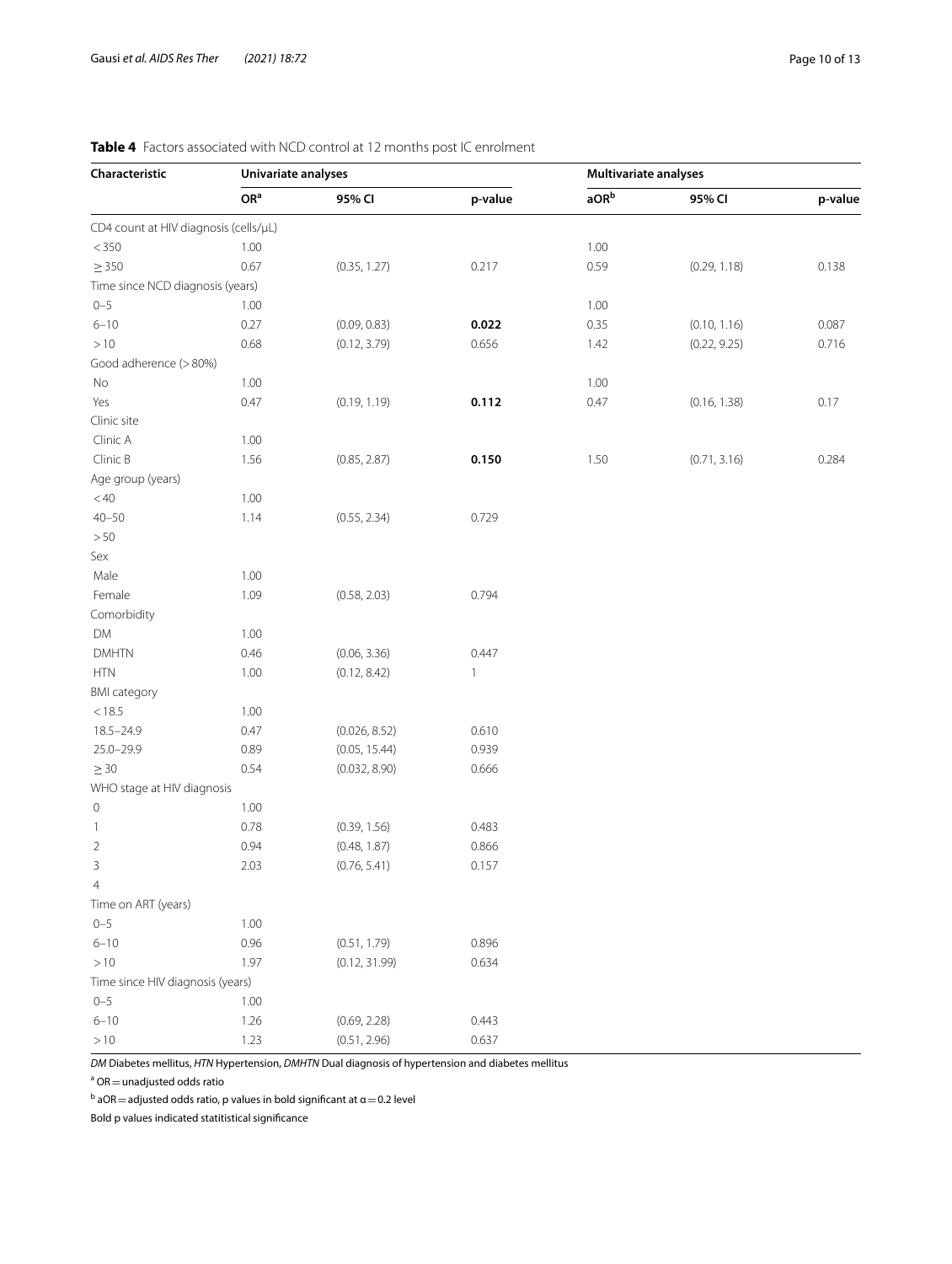clinic B. This could be due to presence of enabling health system factors at clinic A not available at clinic B such as well-trained club facilitators. Contrary to common sense, this study found out that patients who had a more recent diagnosis of NCD controlled their NCD better than the so called "veterans" who had been diagnosed with NCD a little earlier before club enrolment. The idea of "veterans" getting "used to their diagnosis' may explain this phenomenon. The association of WHO stage with NCD control may be due to the fact that people diagnosed with HIV at earlier stages may have been more physically capable to adopt healthier life -styles such as physical exercise compared to sicker patient presenting in later WHO stages. Therefore, from this finding, people starting clubs in later WHO stages and those presenting with 'old" NCD at base line may need more support to promote NCD control.

The high proportion of patients with poor NCD, particularly DM, control 12 months before IC enrolment, highlights the burden of poorly controlled NCDs among PLHIV receiving vertical, non-integrated care. This has a negative impact on quality of life for PLHIV as it increases risk of vascular events such as stroke and microvascular events such as renal and ophthalmic disease in addition to ART and HIV complications, thereby exacerbating mortality and morbidity among PLHIV. The higher rates of NCD control at IC enrolment in our study population show the potential of streamlined and intensifed care in achieving greater NCD control among PLHIV with MM.

The proportion of participants with optimal BP and glycaemic control 1-year post IC attendance in our study are comparable to those found by Oluwatoyin et al. [[23](#page-12-5)] who described clinical outcomes among PLHIV with comorbid NCD in the USA attending a similar model of integrated care(model iv). In that study, approximately 50% of PLHIV with comorbid DM were reported to have achieved glycaemic control and 47% of PLHIV with HTN were reported to have achieved BP control. Rates of NCD control in our study are also consistent with fndings from a study in Uganda that described NCD outcomes among patients upon simultaneous integration of HIV and NCD services at a health facility (model iii) in which a BP control rate of 46% was achieved after attending integrated care for 3 years[\[21](#page-12-3)]. Of note, our NCD control rates are considerably higher (by 20% in HTN and 10% in DM) than NCD control rates reported among HIV-negative patients also receiving care at public primary health care facilities in the same Cape Town setting where 33% and 42% of patients with HTN and DM were reported to have optimally controlled BP and diabetes respectively [[38\]](#page-12-19). This may be due to increased access to adherence counselling and retention support that PLHIV received compared to their HIV- negative counterparts as was observed in a Ugandan study by Kwarisiima et al. [[21\]](#page-12-3).

Our study had several limitations. Socioeconomic variables known to independently afect HTN and DM control such as income, level of education and behavioural factors (smoking, diet and exercise) [\[39](#page-12-20), [40\]](#page-12-21) were not available from routinely collected patient data and hence were not included in data collection and analysis. As a result, we do not know the impact of these factors on NCD outcomes in our study population. A single blood pressure measurement, recorded in medical folders, was used to assess control 12 months after IC enrolment. This may not sufficiently capture the extent of clinical control for patients with hypertension. We also acknowledge the fact that by 12 months post IC enrolment, almost 7% of patients were lost to follow up(6.9%). In addition, among the patients still in care at 12 months, the proportion that had a measured viral load, blood pressure or HbA1c varied from  $66-85%$  (Fig. [1\)](#page-5-0). This could have resulted in retention bias if patients with worse NCD outcomes were less likely to be lost to follow up or were more likely to have a measured test of disease control recorded. However, evidence from previous studies that have demonstrated that patients lost to follow up are less likely to be adherent to medication [[41–](#page-12-22)[43](#page-12-23)] make this unlikely. Furthermore, a proxy for adherence was used which may not correctly capture true adherence and its impact on NCD control since medication collection may be a necessary but not sufficient factor for medication adherence. We therefore recommend future studies to assess NCD clinical outcomes such as blood pressure at multiple time points and well -designed prospective cohort studies to minimize measurement error and potential bias due to attrition.

Lastly, while univariate logistic regression analyses showed that time with NCD, adherence status and clinic site at IC enrolment were associated with control of NCD at 1-year post IC enrolment, multivariate analysis did not reveal any statistically significant associations. This could be partly due to the small sample size resulting into low statistical power in our multivariate logistic model. However, as we included the entire population of eligible participants without sampling, numbers were ultimately restricted by the low total number of patients to begin with attending IC clinics at the time the study was conducted.

## **Conclusion**

Our study demonstrated that adults with HIV/NCD multimorbidity can sustain high levels of HIV control following enrolment into integrated NCD and ART care as evidenced by high levels of adherence, viral suppression and minimal loss to follow-up. This evidence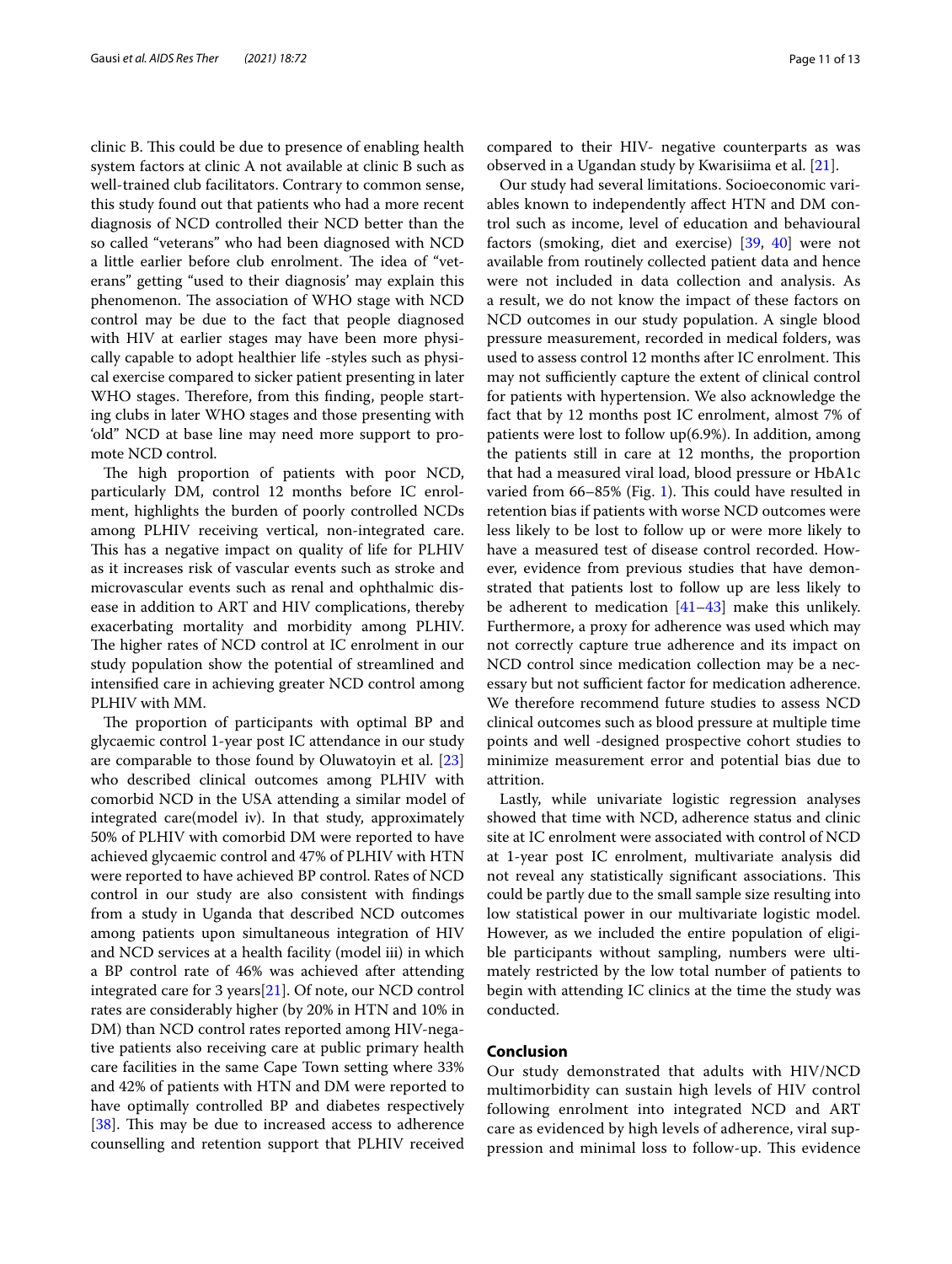supports the move towards integration of NCD care into routine HIV care, leveraging pre-existing HIV infrastructure for NCD care, particularly in high HIVburden settings undergoing rapid epidemiological transition with a rise in NCD burden and MM. However, we note that NCD control was suboptimal. Therefore, intensifed NCD-specifc health promoting interventions, upon enrolment into integrated care are needed, particularly for patients with advanced HIV disease or a long NCD history, to sustain NCD control in the long term.

#### **Abbreviations**

HIV: Human immunodefciency virus; NCD: Non-communicable disease; ART : Ante- retroviral therapy; PLHIV: People living with HIV; MM: Multimorbidity; DM: Diabetes mellitus; HTN: Hypertension; DMHTN: Dual diagnosis of diabetes mellitus and hypertension; IC: Integrated care clubs; SEMSA: Society of Endocrinology, Metabolism and Diabetes of South Africa; HbA1c: Proportion of glycosylated haemoglobin; BP: Blood pressure; SBP: Systolic blood pressure; DBP: Diastolic blood pressure; MACs: Medical adherence clubs; BMI: Body mass index; WHO: World Health Organization.

# **Supplementary Information**

The online version contains supplementary material available at [https://doi.](https://doi.org/10.1186/s12981-021-00387-3) [org/10.1186/s12981-021-00387-3](https://doi.org/10.1186/s12981-021-00387-3).

<span id="page-11-16"></span>**Additional fle 1: Table S1.** Pharmacotherapy for HTN among PLWH with comorbid HTN only compared to pharmacotherapy for HTN among PLWH with comorbid DM and HTN.

#### **Acknowledgements**

Not applicable.

### **Authors' contributions**

TO was responsible for conceptualisation of the study; and contributed to analysis and write up. NB contributed to overall conceptualisation and study design and was responsible for data collection. BG led data analysis and write up. NJ contributed to data analysis and write up. All authors read and approved the fnal manuscript.

#### **Funding**

This project was funded from Wellcome Trust Institutional Strategic Support funds through an Imperial College Global Health Clinical Fellowship Scheme awarded to NB. The funder had no role in the design of the study and collection, analysis, and interpretation of data and in writing this manuscript.

#### **Availability of data and materials**

The dataset analysed is available from the corresponding author on reasonable request.

## **Declarations**

#### **Ethics approval and consent to participate**

The study was approved by the University of Cape Town, Faculty of Health Sciences Human Research Ethics committee (HREC Ref no: 497/2019). Since the study involved only folder review and no active collection of data from participants, informed consent from patients was waived by the ethics committee.

#### **Consent for publication**

Not applicable.

#### **Competing interests**

The authors declare that they have no competing interests.

#### **Author details**

<sup>1</sup> School of Public Health and Family Medicine, Faculty of Health Sciences, University of Cape Town, Anzio Road, Observatory 7925, Cape Town, South Africa. 2 <sup>2</sup>MRC Epidemiology Unit, University of Cambridge, Cambridge, UK.

#### Received: 15 May 2021 Accepted: 15 September 2021 Published online: 14 October 2021

#### **References**

- <span id="page-11-0"></span>1. Statistics South Africa (Institution). Mid-year population estimates 2016. Johanesburg; 2016. [https://www.statssa.gov.za/publications/P0302/](https://www.statssa.gov.za/publications/P0302/P03022016.pdf) [P03022016.pdf](https://www.statssa.gov.za/publications/P0302/P03022016.pdf).
- <span id="page-11-1"></span>2. GHO | By category | Antiretroviral therapy coverage—data and estimates by country. WHO.; [http://apps.who.int/gho/data/node.main.626?lang](http://apps.who.int/gho/data/node.main.626?lang=en)= [en](http://apps.who.int/gho/data/node.main.626?lang=en). Accessed 23 Mar 2019.
- <span id="page-11-2"></span>3. Department of Health. South African National Department of Health. Annual Report. 2015/2016 2016; 2015. [https://www.gov.za/docum](https://www.gov.za/documents/department-health-annual-report-20152016-22-nov-2016-0000) [ents/department-health-annual-report-20152016-22-nov-2016-0000](https://www.gov.za/documents/department-health-annual-report-20152016-22-nov-2016-0000). Accessed 23 Mar 2019.
- <span id="page-11-3"></span>4. Marcus JL, Chao CR, Leyden WA, Xu L, Quesenberry CP, Klein DB, et al. Narrowing the gap in life expectancy between HIV-infected and HIVuninfected individuals with access to care. JAIDS J Acquir Immune Defc Syndr. 2016;73(1):39–46.
- <span id="page-11-4"></span>5. Dillon DG, Gurdasani D, Riha J, Ekoru K, Asiki G, Mayanja BN, et al. Association of HIV and ART with cardiometabolic traits in sub-Saharan Africa: a systematic review and meta-analysis. Int J Epidemiol. 2013;42(6):1754–71.
- <span id="page-11-5"></span>6. Guaraldi G, Orlando G, Zona S, Menozzi M, Carli F, Garlassi E, et al. Premature age-related comorbidities among HIV-infected persons compared with the general population. Clin Infect Dis. 2011;53(11):1120–6.
- <span id="page-11-6"></span>7. Prados-Torres A, Calderón-Larrañaga A, Hancco-Saavedra J, Poblador-Plou B, van den Akker M. Multimorbidity patterns: a systematic review. J Clin Epidemiol. 2014;67(3):254–66.
- <span id="page-11-7"></span>8. Lalkhen H, Mash R. Multimorbidity in non-communicable diseases in South African primary healthcare. South African Med J. 2015;105(2):134.
- <span id="page-11-8"></span>9. Oni T, Youngblood E, Boulle A, McGrath N, Wilkinson RJ, Levitt NS. Patterns of HIV, TB, and non-communicable disease multi-morbidity in peri-urban South Africa- a cross sectional study. BMC Infect Dis. 2015;15(1):20.
- <span id="page-11-9"></span>10. Levitt NS, Steyn K, Dave J, Bradshaw D. Chronic noncommunicable diseases and HIV-AIDS on a collision course: relevance for health care delivery, particularly in low-resource settings—insights from South Africa. Am J Clin Nutr. 2011;94(6):1690S-1696S.
- <span id="page-11-10"></span>11. Wilkinson L, Harley B, Sharp J, Solomon S, Jacobs S, Cragg C, et al. Expansion of the Adherence Club model for stable antiretroviral therapy patients in the Cape Metro, South Africa 2011–2015. Trop Med Int Heal. 2016;21(6):743–9.
- <span id="page-11-11"></span>12. Grimsrud A, Lesosky M, Kalombo C, Bekker L-G, Myer L. Communitybased Adherence Clubs for the management of stable antiretroviral therapy patients in Cape Town, South Africa. JAIDS J Acquir Immune Defc Syndr. 2015;71(1):1.
- <span id="page-11-12"></span>13. Luque-Fernandez MA, Van Cutsem G, Goemaere E, Hilderbrand K, Schomaker M, Mantangana N, et al. Efectiveness of patient adherence groups as a model of care for stable patients on antiretroviral therapy in Khayelitsha, Cape Town, South Africa. PLoS ONE. 2013;8(2):e56088.
- <span id="page-11-13"></span>14. Bango F, Ashmore J, Wilkinson L, van Cutsem G, Cleary S. Adherence clubs for long-term provision of antiretroviral therapy: cost-efectiveness and access analysis from Khayelitsha, South Africa. Trop Med Int Heal. 2016;21(9):1115–23.
- <span id="page-11-14"></span>15. Mukumbang FC, van Belle S, Marchal B, van Wyk B. Towards Developing an initial programme theory: programme designers and managers assumptions on the antiretroviral treatment adherence club programme in primary health care facilities in the metropolitan area of Western Cape Province, South Africa. PLoS ONE. 2016;11(8):e0161790.
- <span id="page-11-15"></span>16. Chu C, Umanski G, Blank A, Meissner P, Grossberg R, Selwyn PA. Comorbidity-related treatment outcomes among HIV-infected adults in the Bronx. NY J Urban Health. 2011;88(3):507–16.
- 17. Muddu M, Tusubira AK, Sharma SK, Akiteng AR, Ssinabulya I, Schwartz JI. Integrated hypertension and HIV care cascades in an HIV treatment program in Eastern Uganda. JAIDS J Acquir Immune Defc Syndr. 2019;81(5):552–61.